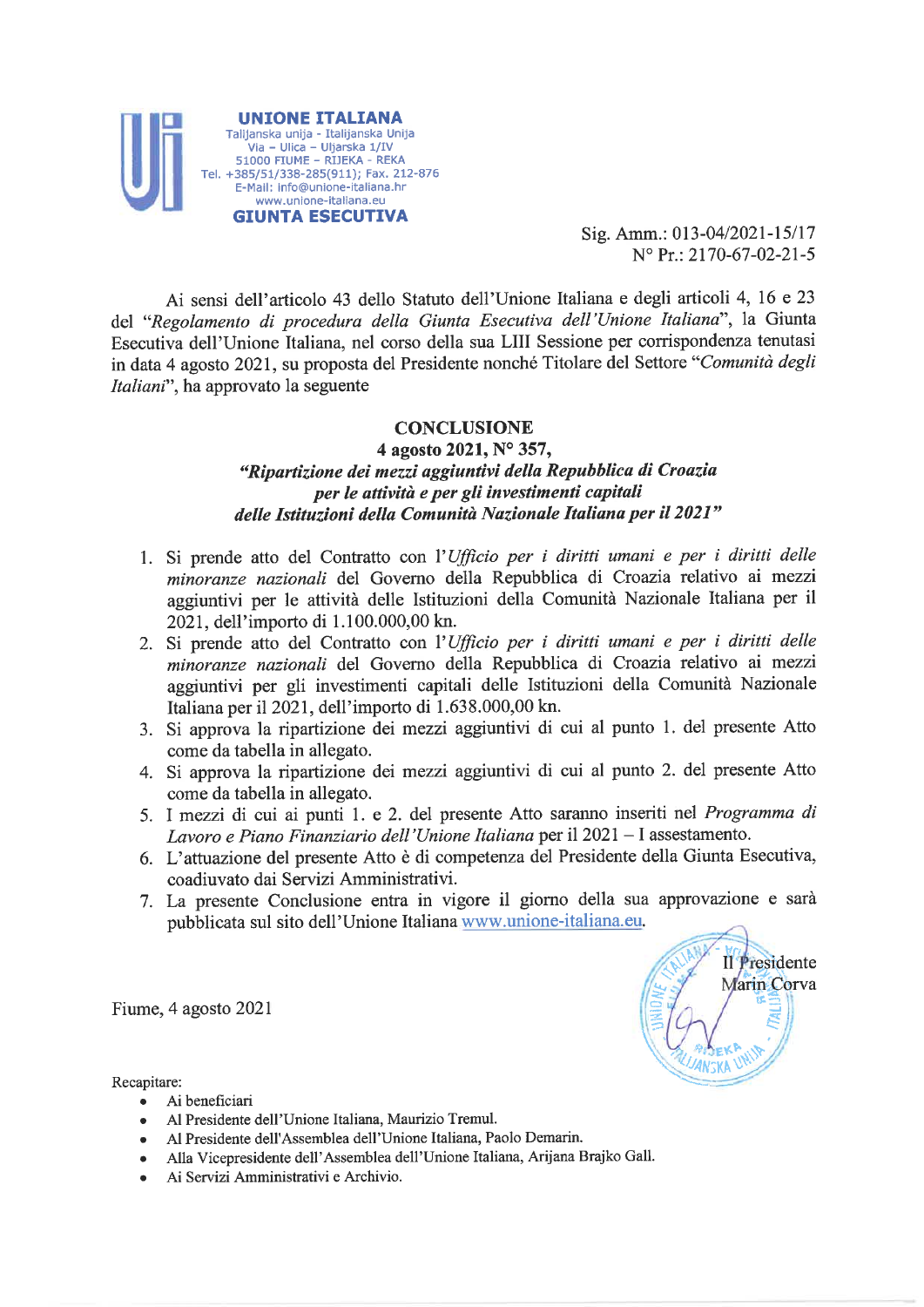# **MOTIVAZIONE**

L'Ufficio per i diritti umani e per i diritti delle minoranze nazionali del Governo della Repubblica di Croazia ha approvato l'erogazione di 2.738.000,00 kn destinate alle attività e agli investimenti capitali della Comunità Nazionale Italiana.

Con il presente Atto si approva la ripartizione del suddetto importo.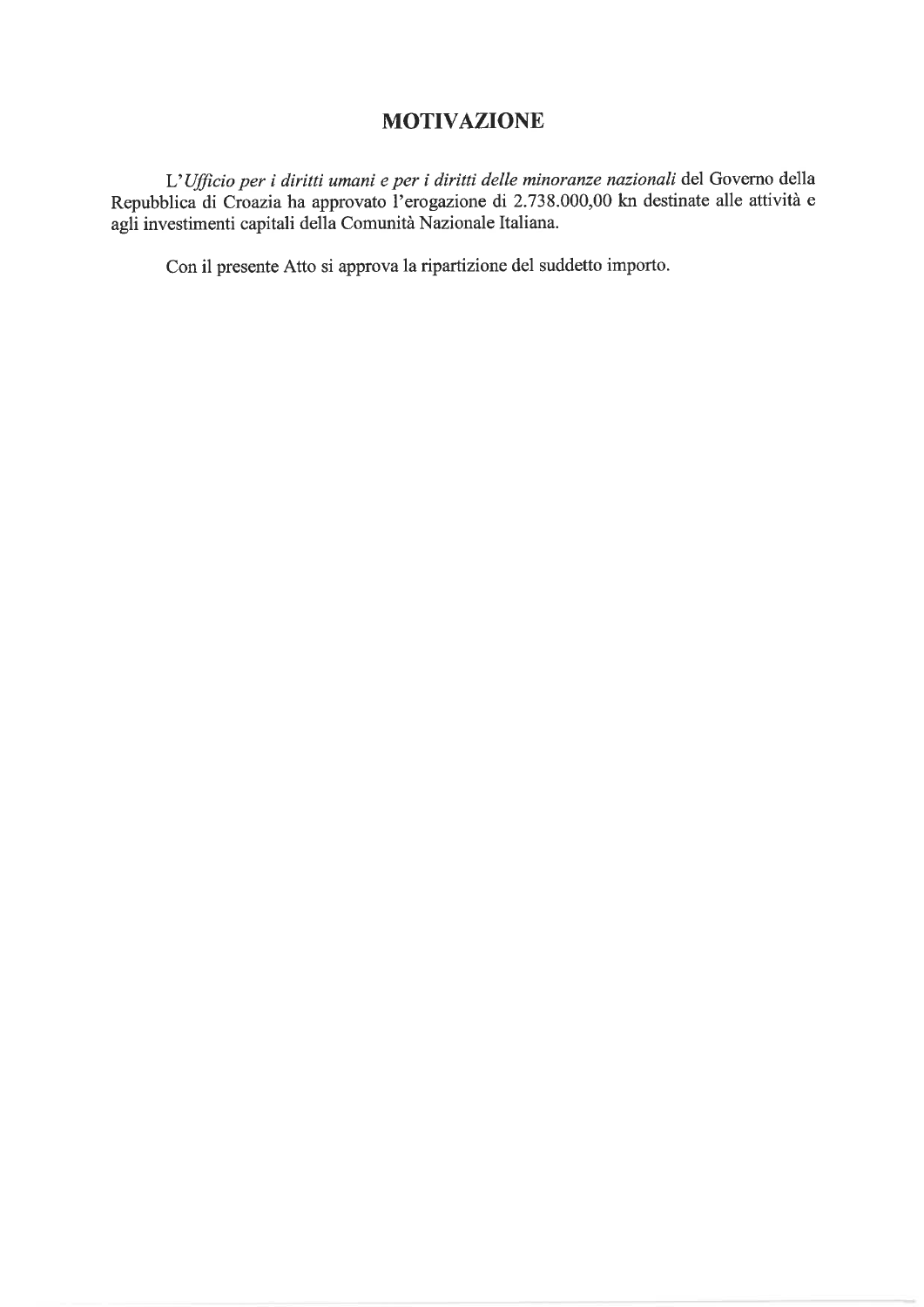#### Contributo dell'Ufficio per i diritti dell'uomo e delle minoranze nazionali Mezzi aggiuntivi 2021 - Attività

Disponibilità 1.100.000,00 kn

| $\vert N^{\circ} \vert$ | Beneficiario           | Descrizione dell'iniziativa                                                         | Importo (KN)  | Importo $(\epsilon)$ |
|-------------------------|------------------------|-------------------------------------------------------------------------------------|---------------|----------------------|
|                         | <b>UNIONE ITALIANA</b> | POTENZIAMENTO DELLE PRIME CLASSI DELLE SEI E RELATIVA FORNITURA MATERIALI DIDATTICI | 111.575,00 kn | 14.876,67€           |
|                         | <b>UNIONE ITALIANA</b> | CONCLUSIONE DELLA TRADUZIONE DEGLI ESITI DELLA RIFORMA CURRICOLARE                  | 78.750,00 kn  | 10.500,00€           |
|                         | CI ABBAZIA             | TI REGALERÒ UNA ROSA                                                                | 4.800,00 kn   | 640,00€              |
|                         | CI ABBAZIA             | UN FIUME DI NOTE - CONCERTO DI MIA PEČNIK                                           | 5.250,00 kn   | 700,00€              |
|                         | CI ABBAZIA             | INCONTRO CON LA CI DI LUSSINPICCOLO                                                 | 15.375,00 kn  | 2.050,00€            |
|                         | <b>CI GALLESANO</b>    | <b>MOSTRA DEI PRESEPI</b>                                                           | 15.000,00 kn  | 2.000,00€            |
|                         | CI GALLESANO           | LA SCUOLA INVERNALE - LA MONTAGNA NOSTRA AMICA                                      | 37.500,00 kn  | 5.000,00€            |
|                         | <b>CI KUTINA</b>       | ESPOSIZIONE DI QUADRI A BELLUNO                                                     | 22.500,00 kn  | 3.000,00€            |
|                         | <b>CI POLA</b>         | EMOZIONE E SENTIMENTO - SERGIO ENDRIGO                                              | 135.000,00 kn | 18.000,00€           |
|                         | <b>CI ROVIGNO</b>      | "CURTI" DELLA CITTÀ DI ROVIGNO NEI RISVOLTI DELL SUA STORIA URBANA                  | 45.000,00 kn  | 6.000,00€            |
|                         | <b>CI SISSANO</b>      | COLORI, SUONI, SAPORI                                                               | 135.000,00 kn | 18.000,00€           |
|                         | <b>CI SISSANO</b>      | IMPARIAMO IL DIALETTO GIOCANDO                                                      | 30.000,00 kn  | 4.000,00€            |
|                         | <b>CI SPALATO</b>      | LE ECCELLENZE ITALIANE NEL RIFLESSO DI UN BICCHIERE                                 | 30.000,00 kn  | 4.000,00€            |
|                         | <b>CI SPALATO</b>      | L'ITALIANO SCENDE IN CAMPO - II EDIZIONE                                            | 22.500,00 kn  | 3.000,00€            |
|                         | <b>CI SPALATO</b>      | IMPARA L'ITALIANO GIOCANDO                                                          | 23.250,00 kn  | 3.100,00€            |
|                         | <b>CI SPALATO</b>      | CORSO DI ITALIANO AVANZATO ONLINE                                                   | 12.750,00 kn  | 1.700,00€            |
|                         | <b>CI SPALATO</b>      | PRIMI PASSI ITALIANI                                                                | 12.750,00 kn  | 1.700,00€            |
|                         | CI UMAGO               | LA LETTERATURA E L'EDUCAZIONE INTERCULTURALE                                        | 5.250,00 kn   | 700,00€              |
|                         | <b>CI VEGLIA</b>       | PROMOZIONE DEL LIBRO "STORIA DELLA CI DI VEGLIA"                                    | 20.250,00 kn  | 2.700,00€            |
|                         | CI VISIGNANO & KUTINA  | LETTERANDO                                                                          | 22.500,00 kn  | 3.000,00€            |
|                         | CI VISINADA            | <b>CORSO SOLFEGGIO</b>                                                              | 14.250,00 kn  | 1.900,00€            |
|                         | <b>CI VISINADA</b>     | XLVI INCONTRO ORCHESTRE A FIATI - ISTRIA, SLOVENIA E ITALIA                         | 9.000,00 kn   | 1.200,00€            |
|                         | CI ZAGABRIA            | FESTIVAL DEI VINI ITALIANI                                                          | 18.750,00 kn  | 2.500,00€            |
|                         | CI ZAGABRIA            | TEATRINO ITALIANO A ZAGABRIA                                                        | 37.500,00 kn  | 5.000,00€            |
|                         | <b>CI ZARA</b>         | MISSONI CONCEPT: LO STILE ITALIANO                                                  | 15.000,00 kn  | 2.000,00€            |
|                         | <b>CI ZARA</b>         | CONCERTO DI MUSICA ISTROVENETA                                                      | 7.500,00 kn   | 1.000,00€            |
|                         | <b>CI ZARA</b>         | STAND DELLA CUCINA ITALIANA NEL MONDO                                               | 37.500,00 kn  | 5.000,00€            |
|                         | <b>CI ZARA</b>         | LA CIOCIARA FILM FESTIVAL                                                           | 15.000,00 kn  | 2.000,00€            |
|                         | <b>CI ZARA</b>         | RIORGANIZZAZIONE E INFORMATIZZAZIONE BIBLIOTECA                                     | 18.750,00 kn  | 2.500,00€            |
|                         | <b>CI ZARA</b>         | LABORATORI DI CUCINA PER BAMBINI                                                    | 18.750,00 kn  | 2.500,00€            |
|                         | <b>EDIT FIUME</b>      | GIOCHI A PREMI ARCOBALENO                                                           | 15.000,00 kn  | 2.000,00€            |
|                         | IP ZARA                | AGGIORNAMENTO LINGUA ITALIANA PER LE MAESTRE                                        | 11.250,00 kn  | 1.500,00€            |
|                         | SEI "GELSI" FIUME      | COMPORTAMENTI CHE FANNO LA DIFFERENZA                                               | 33.000,00 kn  | 4.400,00€            |
|                         | <b>SEI ROVIGNO</b>     | STAMPA VOLUMETTI RECUPERO RETAGGIO STORICO-CULTURALE                                | 22.500,00 kn  | 3.000,00€            |
|                         | Ismsi rovigno          | ARISTOCLE VATOVA - UNA VITA DEDICATA AL MARE                                        | 41.250,00 kn  | 5.500,00€            |
|                         |                        | Totale complessivo 1.100.000,00 kn 146.666,67 €                                     |               |                      |